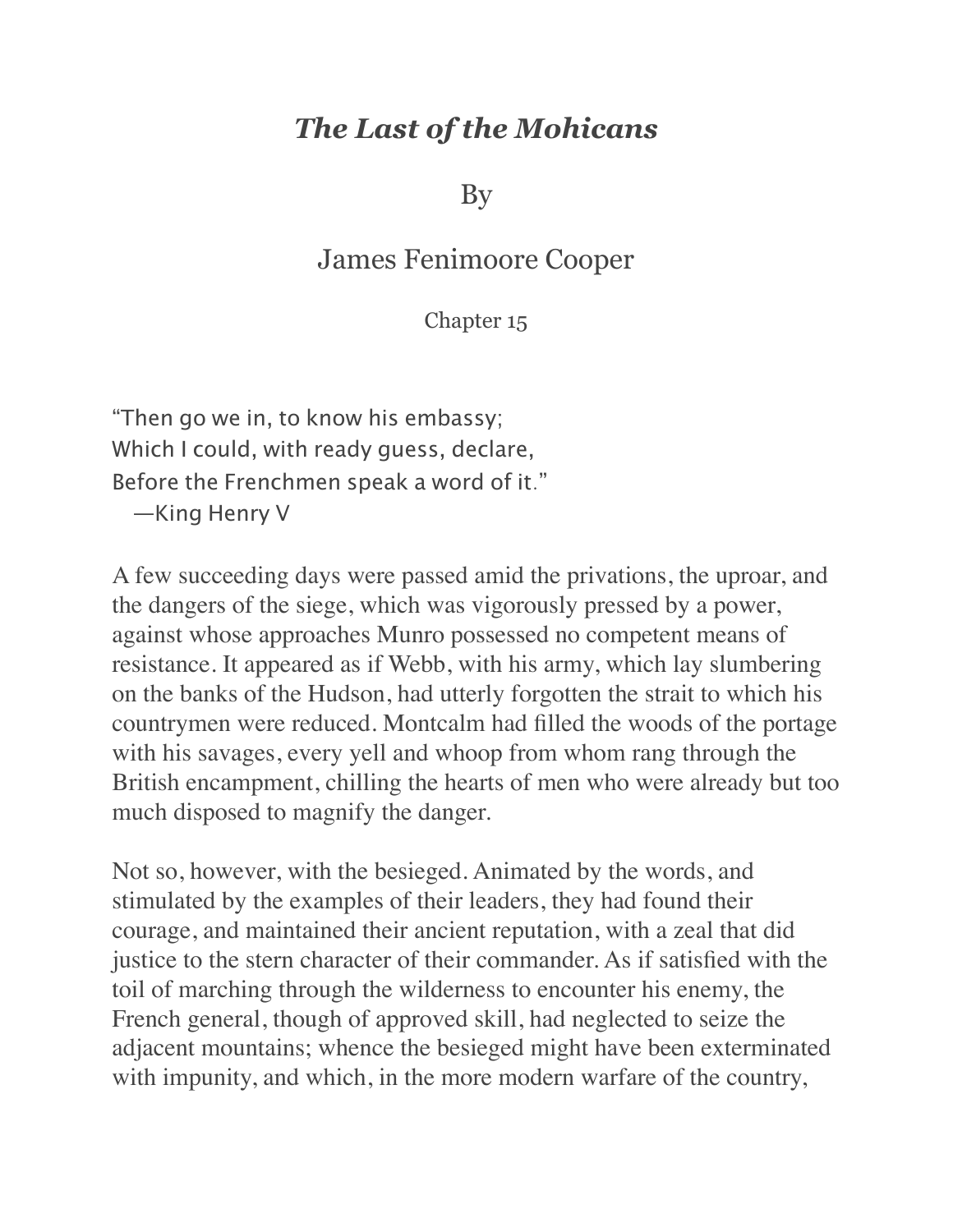would not have been neglected for a single hour. This sort of contempt for eminences, or rather dread of the labor of ascending them, might have been termed the besetting weakness of the warfare of the period. It originated in the simplicity of the Indian contests, in which, from the nature of the combats, and the density of the forests, fortresses were rare, and artillery next to useless. The carelessness engendered by these usages descended even to the war of the Revolution and lost the States the important fortress of Ticonderoga opening a way for the army of Burgoyne into what was then the bosom of the country. We look back at this ignorance, or infatuation, whichever it may be called, with wonder, knowing that the neglect of an eminence, whose difficulties, like those of Mount Defiance, have been so greatly exaggerated, would, at the present time, prove fatal to the reputation of the engineer who had planned the works at their base, or to that of the general whose lot it was to defend them.

The tourist, the valetudinarian, or the amateur of the beauties of nature, who, in the train of his four–in–hand, now rolls through the scenes we have attempted to describe, in quest of information, health, or pleasure, or floats steadily toward his object on those artificial waters which have sprung up under the administration of a statesman\* who has dared to stake his political character on the hazardous issue, is not to suppose that his ancestors traversed those hills, or struggled with the same currents with equal facility. The transportation of a single heavy gun was often considered equal to a victory gained; if happily, the difficulties of the passage had not so far separated it from its necessary concomitant, the ammunition, as to render it no more than a useless tube of unwieldy iron.

(Note: Evidently the late De Witt Clinton, who died governor of New York in 1828.)

The evils of this state of things pressed heavily on the fortunes of the resolute Scotsman who now defended William Henry. Though his adversary neglected the hills, he had planted his batteries with judgment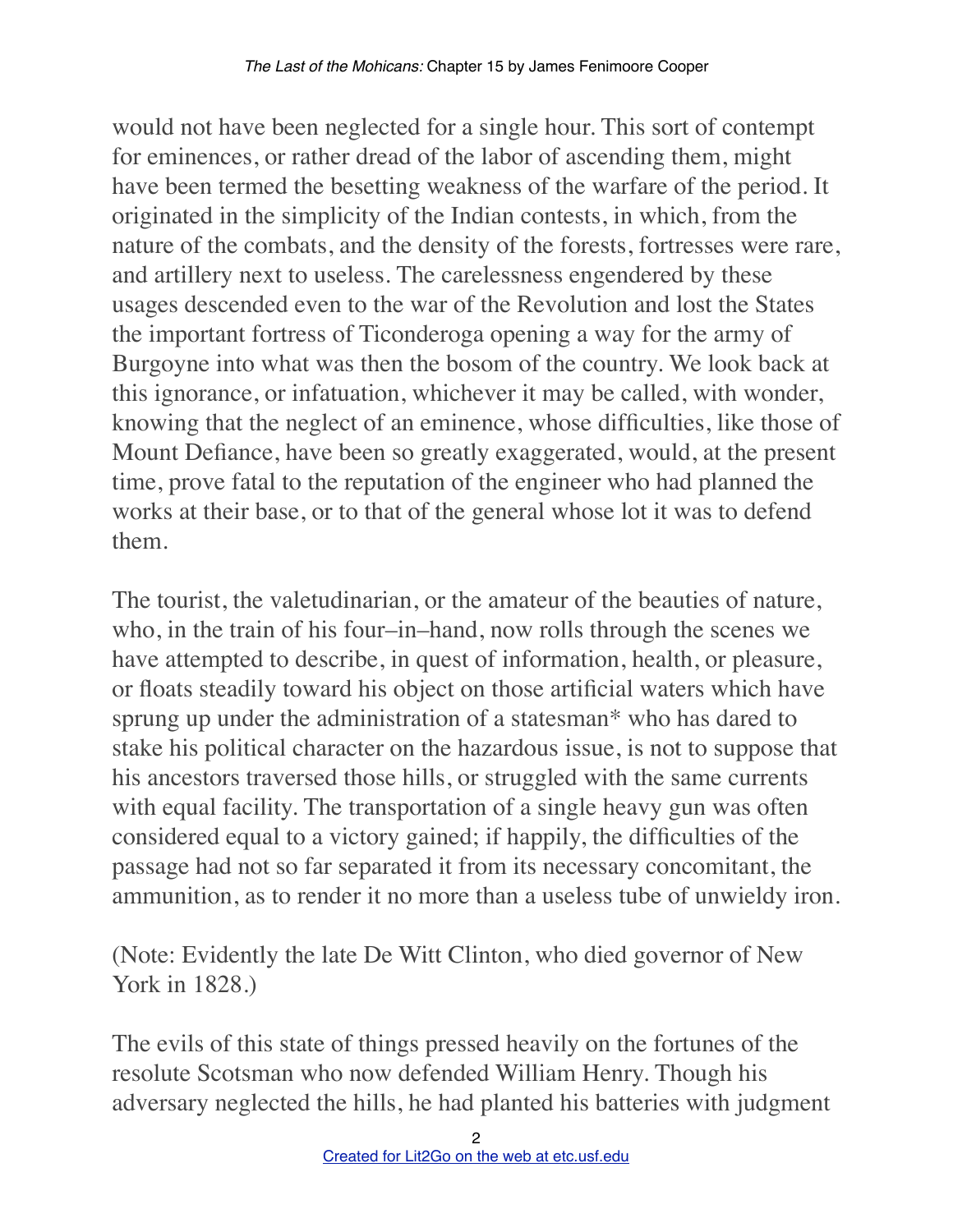on the plain, and caused them to be served with vigor and skill. Against this assault, the besieged could only oppose the imperfect and hasty preparations of a fortress in the wilderness.

It was in the afternoon of the fifth day of the siege, and the fourth of his own service in it, that Major Heyward profited by a parley that had just been beaten, by repairing to the ramparts of one of the water bastions, to breathe the cool air from the lake, and to take a survey of the progress of the siege. He was alone, if the solitary sentinel who paced the mound be excepted; for the artillerists had hastened also to profit by the temporary suspension of their arduous duties. The evening was delightfully calm, and the light air from the limpid water fresh and soothing. It seemed as if, with the termination of the roar of artillery and the plunging of shot, nature had also seized the moment to assume her mildest and most captivating form. The sun poured down his parting glory on the scene, without the oppression of those fierce rays that belong to the climate and the season. The mountains looked green, and fresh, and lovely, tempered with the milder light, or softened in shadow, as thin vapors floated between them and the sun. The numerous islands rested on the bosom of the Horican, some low and sunken, as if embedded in the waters, and others appearing to hover about the element, in little hillocks of green velvet; among which the fishermen of the beleaguering army peacefully rowed their skiffs, or floated at rest on the glassy mirror in quiet pursuit of their employment.

The scene was at once animated and still. All that pertained to nature was sweet, or simply grand; while those parts which depended on the temper and movements of man were lively and playful.

Two little spotless flags were abroad, the one on a salient angle of the fort, and the other on the advanced battery of the besiegers; emblems of the truth which existed, not only to the acts, but it would seem, also, to the enmity of the combatants.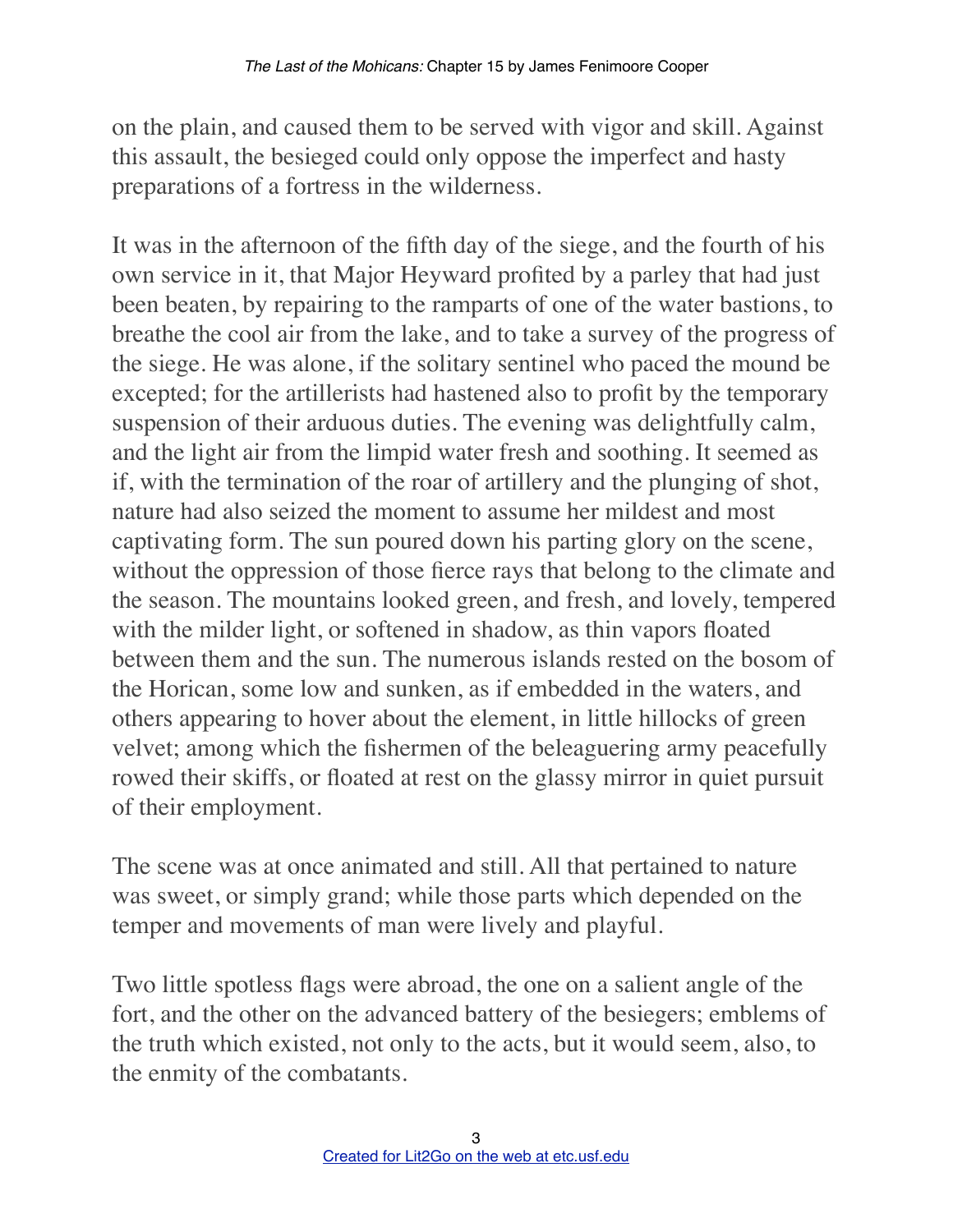Behind these again swung, heavily opening and closing in silken folds, the rival standards of England and France.

A hundred gay and thoughtless young Frenchmen were drawing a net to the pebbly beach, within dangerous proximity to the sullen but silent cannon of the fort, while the eastern mountain was sending back the loud shouts and gay merriment that attended their sport. Some were rushing eagerly to enjoy the aquatic games of the lake, and others were already toiling their way up the neighboring hills, with the restless curiosity of their nation. To all these sports and pursuits, those of the enemy who watched the besieged, and the besieged themselves, were, however, merely the idle though sympathizing spectators. Here and there a picket had, indeed, raised a song, or mingled in a dance, which had drawn the dusky savages around them, from their lairs in the forest. In short, everything wore rather the appearance of a day of pleasure, than of an hour stolen from the dangers and toil of a bloody and vindictive warfare.

Duncan had stood in a musing attitude, contemplating this scene a few minutes, when his eyes were directed to the glacis in front of the sally– port already mentioned, by the sounds of approaching footsteps. He walked to an angle of the bastion, and beheld the scout advancing, under the custody of a French officer, to the body of the fort. The countenance of Hawkeye was haggard and careworn, and his air dejected, as though he felt the deepest degradation at having fallen into the power of his enemies. He was without his favorite weapon, and his arms were even bound behind him with thongs, made of the skin of a deer. The arrival of flags to cover the messengers of summons, had occurred so often of late, that when Heyward first threw his careless glance on this group, he expected to see another of the officers of the enemy, charged with a similar office but the instant he recognized the tall person and still sturdy though downcast features of his friend, the woodsman, he started with surprise, and turned to descend from the bastion into the bosom of the work.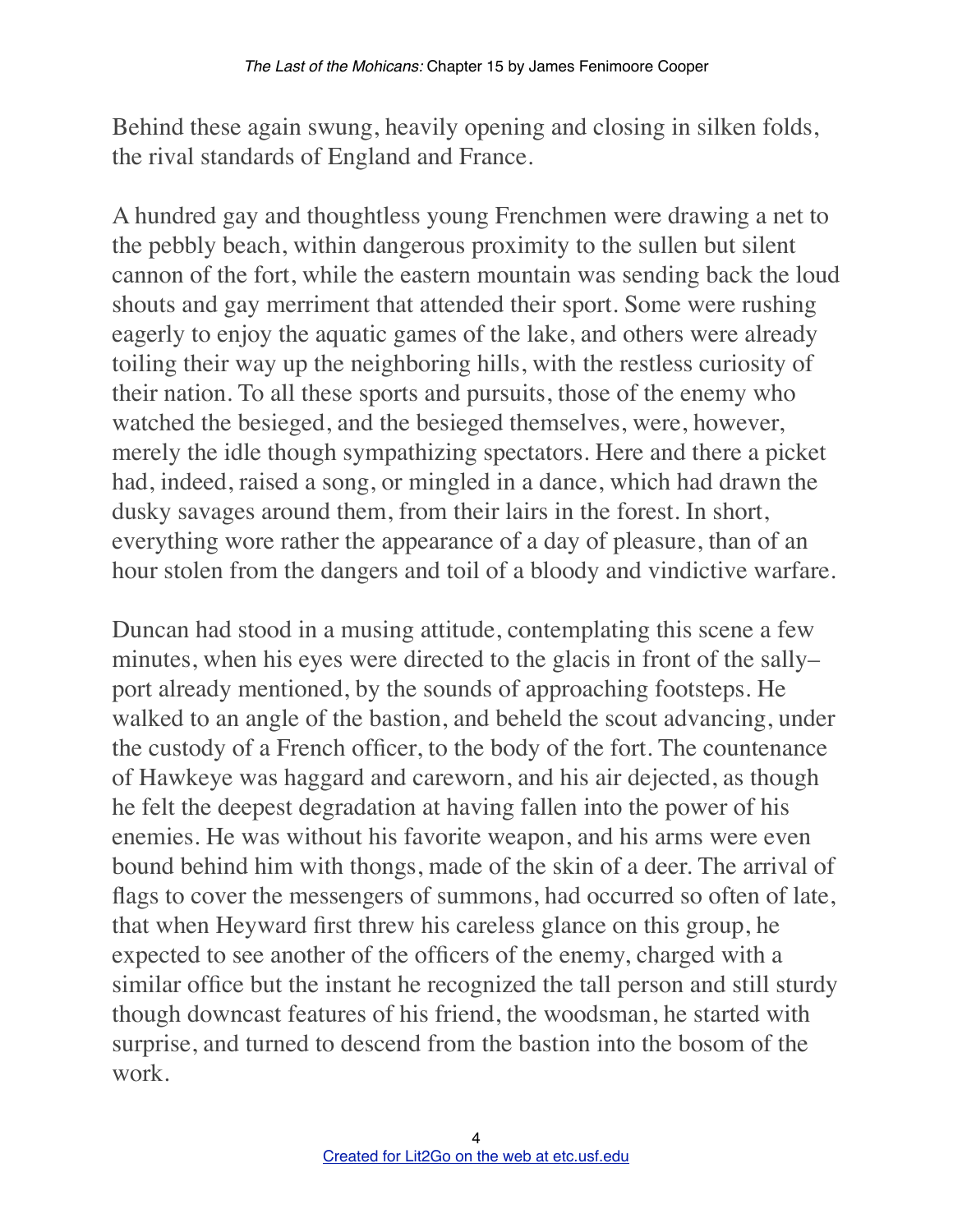The sounds of other voices, however, caught his attention, and for a moment caused him to forget his purpose. At the inner angle of the mound he met the sisters, walking along the parapet, in search, like himself, of air and relief from confinement. They had not met from that painful moment when he deserted them on the plain, only to assure their safety. He had parted from them worn with care, and jaded with fatigue; he now saw them refreshed and blooming, though timid and anxious. Under such an inducement it will cause no surprise that the young man lost sight for a time, of other objects in order to address them. He was, however, anticipated by the voice of the ingenuous and youthful Alice.

"Ah! thou tyrant! thou recreant knight! he who abandons his damsels in the very lists," she cried; "here have we been days, nay, ages, expecting you at our feet, imploring mercy and forgetfulness of your craven backsliding, or I should rather say, backrunning—for verily you fled in the manner that no stricken deer, as our worthy friend the scout would say, could equal!"

"You know that Alice means our thanks and our blessings," added the graver and more thoughtful Cora. "In truth, we have a little wonder why you should so rigidly absent yourself from a place where the gratitude of the daughters might receive the support of a parent's thanks."

"Your father himself could tell you, that, though absent from your presence, I have not been altogether forgetful of your safety," returned the young man; "the mastery of yonder village of huts," pointing to the neighboring entrenched camp, "has been keenly disputed; and he who holds it is sure to be possessed of this fort, and that which it contains. My days and nights have all been passed there since we separated, because I thought that duty called me thither. But," he added, with an air of chagrin, which he endeavored, though unsuccessfully, to conceal, "had I been aware that what I then believed a soldier's conduct could be so construed, shame would have been added to the list of reasons."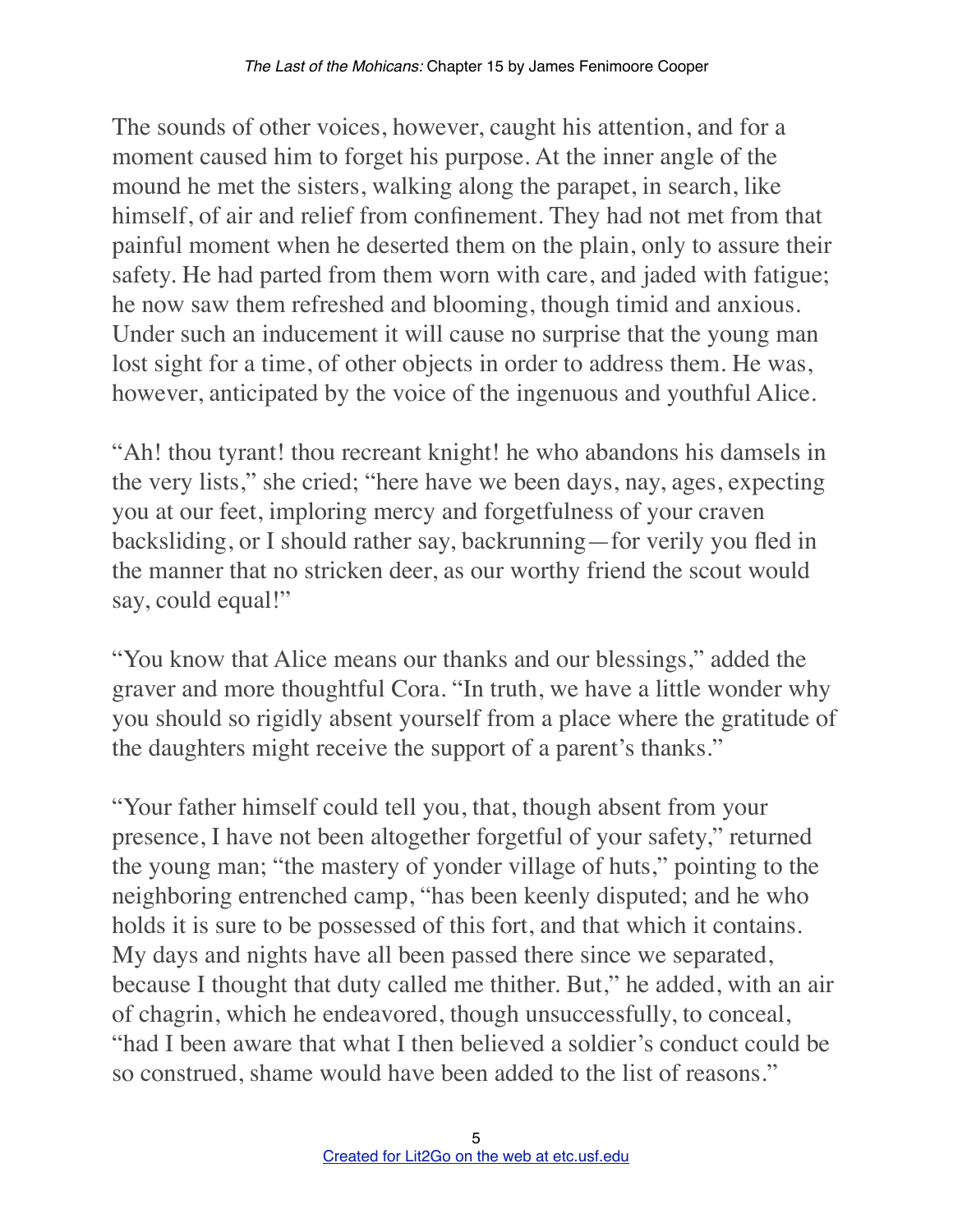"Heyward! Duncan!" exclaimed Alice, bending forward to read his half– averted countenance, until a lock of her golden hair rested on her flushed cheek, and nearly concealed the tear that had started to her eye; "did I think this idle tongue of mine had pained you, I would silence it forever. Cora can say, if Cora would, how justly we have prized your services, and how deep—I had almost said, how fervent—is our gratitude."

"And will Cora attest the truth of this?" cried Duncan, suffering the cloud to be chased from his countenance by a smile of open pleasure. "What says our graver sister? Will she find an excuse for the neglect of the knight in the duty of a soldier?"

Cora made no immediate answer, but turned her face toward the water, as if looking on the sheet of the Horican. When she did bend her dark eyes on the young man, they were yet filled with an expression of anguish that at once drove every thought but that of kind solicitude from his mind.

"You are not well, dearest Miss Munro!" he exclaimed; "we have trifled while you are in suffering!"

"Tis nothing," she answered, refusing his support with feminine reserve. "That I cannot see the sunny side of the picture of life, like this artless but ardent enthusiast," she added, laying her hand lightly, but affectionately, on the arm of her sister, "is the penalty of experience, and, perhaps, the misfortune of my nature. See," she continued, as if determined to shake off infirmity, in a sense of duty; "look around you, Major Heyward, and tell me what a prospect is this for the daughter of a soldier whose greatest happiness is his honor and his military renown."

"Neither ought nor shall be tarnished by circumstances over which he has had no control," Duncan warmly replied. "But your words recall me to my own duty. I go now to your gallant father, to hear his determination in matters of the last moment to the defense. God bless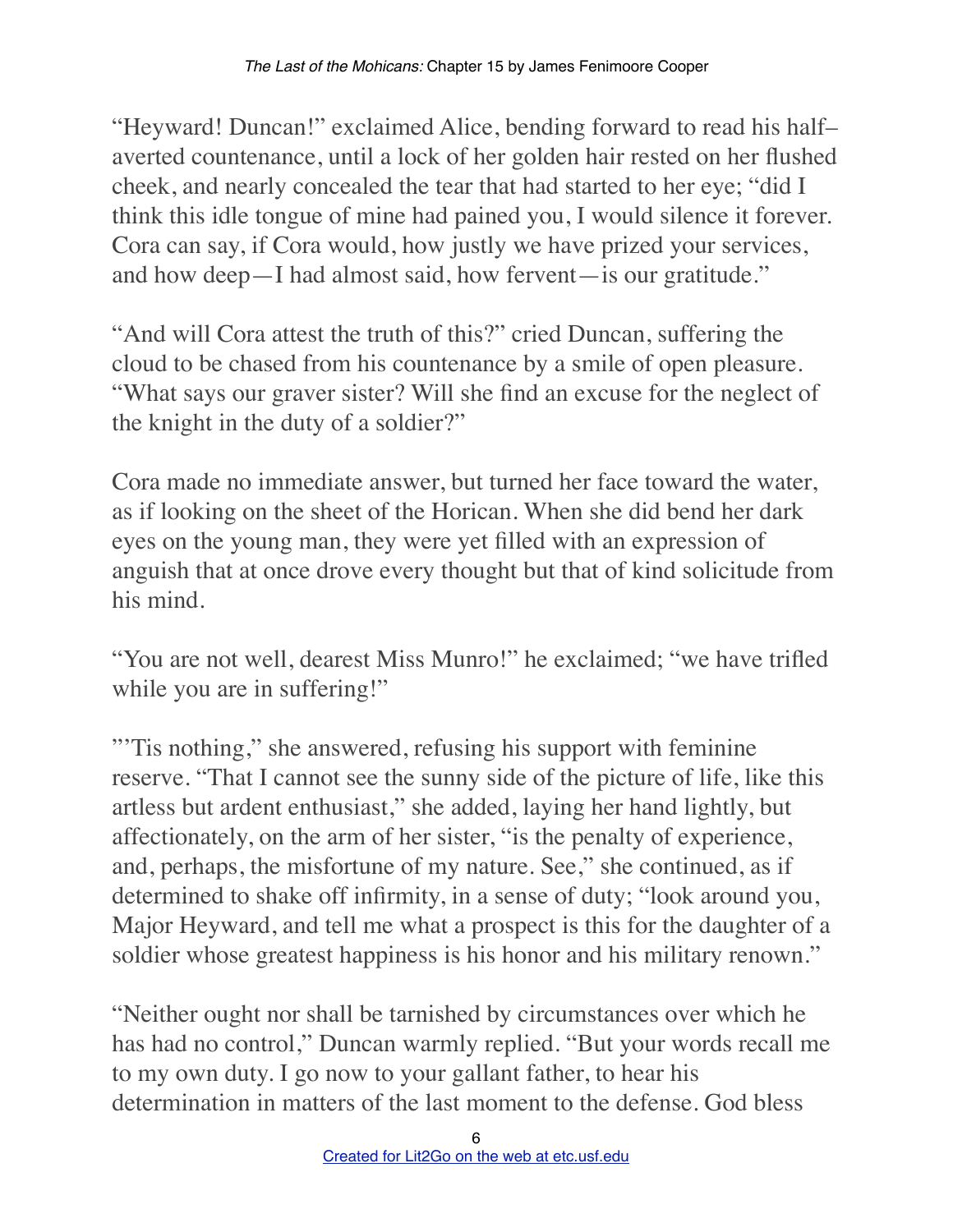you in every fortune, noble—Cora—I may and must call you." She frankly gave him her hand, though her lip quivered, and her cheeks gradually became of ashly paleness. "In every fortune, I know you will be an ornament and honor to your sex. Alice, adieu"—his voice changed from admiration to tenderness—"adieu, Alice; we shall soon meet again; as conquerors, I trust, and amid rejoicings!"

Without waiting for an answer from either, the young man threw himself down the grassy steps of the bastion, and moving rapidly across the parade, he was quickly in the presence of their father. Munro was pacing his narrow apartment with a disturbed air and gigantic strides as Duncan entered.

"You have anticipated my wishes, Major Heyward," he said; "I was about to request this favor."

"I am sorry to see, sir, that the messenger I so warmly recommended has returned in custody of the French! I hope there is no reason to distrust his fidelity?"

"The fidelity of 'The Long Rifle' is well known to me," returned Munro, "and is above suspicion; though his usual good fortune seems, at last, to have failed. Montcalm has got him, and with the accursed politeness of his nation, he has sent him in with a doleful tale, of 'knowing how I valued the fellow, he could not think of retaining him.' A Jesuitical way that, Major Duncan Heyward, of telling a man of his misfortunes!"

"But the general and his succor?"

"Did ye look to the south as ye entered, and could ye not see them?" said the old soldier, laughing bitterly.

"Hoot! hoot! you're an impatient boy, sir, and cannot give the gentlemen leisure for their march!"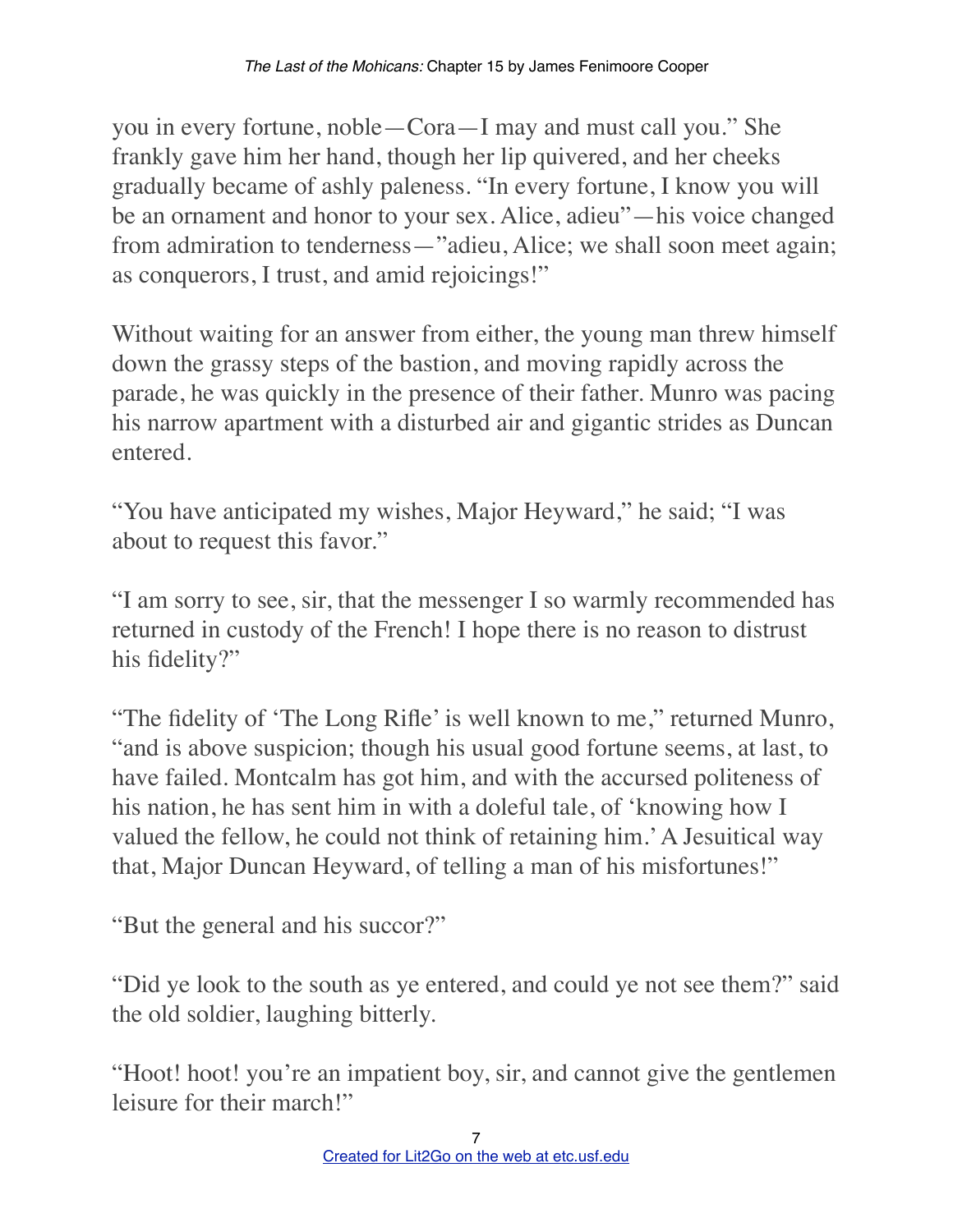"They are coming, then? The scout has said as much?"

"When? and by what path? for the dunce has omitted to tell me this. There is a letter, it would seem, too; and that is the only agreeable part of the matter. For the customary attentions of your Marquis of Montcalm— I warrant me, Duncan, that he of Lothian would buy a dozen such marquisates—but if the news of the letter were bad, the gentility of this French monsieur would certainly compel him to let us know it."

"He keeps the letter, then, while he releases the messenger?"

"Ay, that does he, and all for the sake of what you call your 'bonhommie' I would venture, if the truth was known, the fellow's grandfather taught the noble science of dancing."

"But what says the scout? he has eyes and ears, and a tongue. What verbal report does he make?"

"Oh! sir, he is not wanting in natural organs, and he is free to tell all that he has seen and heard. The whole amount is this; there is a fort of his majesty's on the banks of the Hudson, called Edward, in honor of his gracious highness of York, you'll know; and it is well filled with armed men, as such a work should be."

"But was there no movement, no signs of any intention to advance to our relief?"

"There were the morning and evening parades; and when one of the provincial loons—you'll know, Duncan, you're half a Scotsman yourself —when one of them dropped his powder over his porretch, if it touched the coals, it just burned!" Then, suddenly changing his bitter, ironical manner, to one more grave and thoughtful, he continued: "and yet there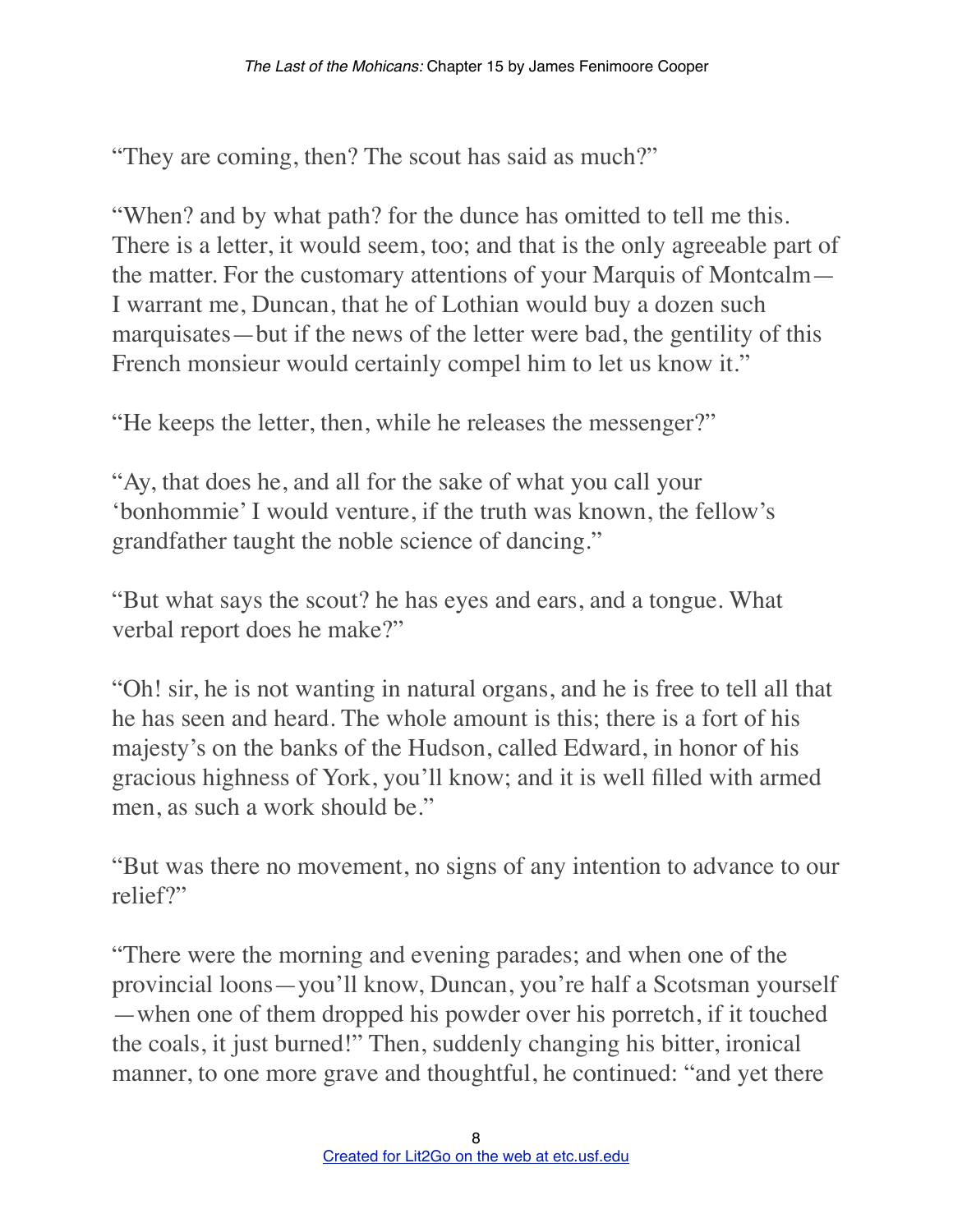might, and must be, something in that letter which it would be well to know!"

"Our decision should be speedy," said Duncan, gladly availing himself of this change of humor, to press the more important objects of their interview; "I cannot conceal from you, sir, that the camp will not be much longer tenable; and I am sorry to add, that things appear no better in the fort; more than half the guns are bursted."

"And how should it be otherwise? Some were fished from the bottom of the lake; some have been rusting in woods since the discovery of the country; and some were never guns at all—mere privateersmen's playthings! Do you think, sir, you can have Woolwich Warren in the midst of a wilderness, three thousand miles from Great Britain?"

"The walls are crumbling about our ears, and provisions begin to fail us," continued Heyward, without regarding the new burst of indignation; "even the men show signs of discontent and alarm."

"Major Heyward," said Munro, turning to his youthful associate with the dignity of his years and superior rank; "I should have served his majesty for half a century, and earned these gray hairs in vain, were I ignorant of all you say, and of the pressing nature of our circumstances; still, there is everything due to the honor of the king's arms, and something to ourselves. While there is hope of succor, this fortress will I defend, though it be to be done with pebbles gathered on the lake shore. It is a sight of the letter, therefore, that we want, that we may know the intentions of the man the earl of Loudon has left among us as his substitute."

"And can I be of service in the matter?"

"Sir, you can; the marquis of Montcalm has, in addition to his other civilities, invited me to a personal interview between the works and his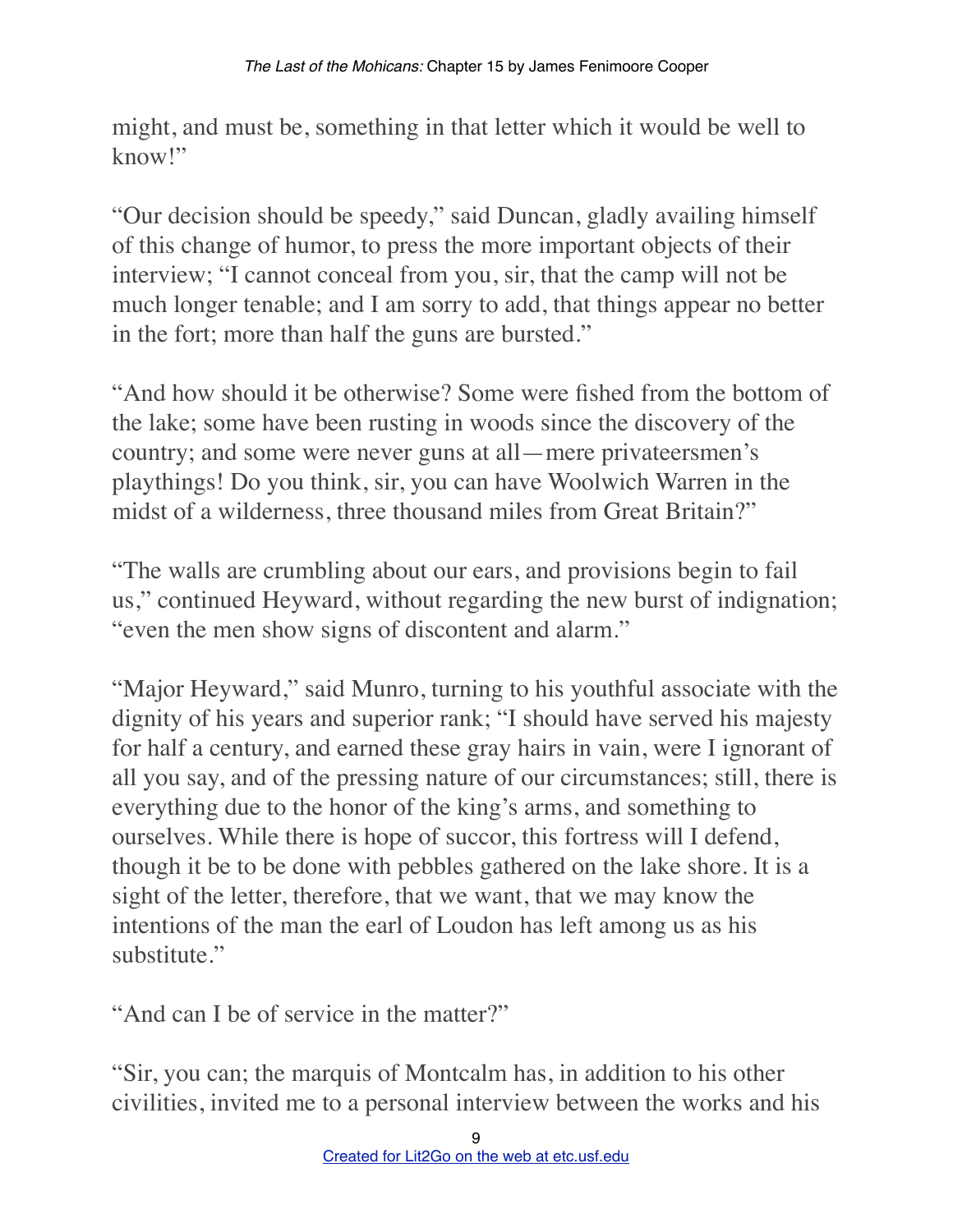own camp; in order, as he says, to impart some additional information. Now, I think it would not be wise to show any undue solicitude to meet him, and I would employ you, an officer of rank, as my substitute; for it would but ill comport with the honor of Scotland to let it be said one of her gentlemen was outdone in civility by a native of any other country on earth."

Without assuming the supererogatory task of entering into a discussion of the comparative merits of national courtesy, Duncan cheerfully assented to supply the place of the veteran in the approaching interview. A long and confidential communication now succeeded, during which the young man received some additional insight into his duty, from the experience and native acuteness of his commander, and then the former took his leave.

As Duncan could only act as the representative of the commandant of the fort, the ceremonies which should have accompanied a meeting between the heads of the adverse forces were, of course, dispensed with. The truce still existed, and with a roll and beat of the drum, and covered by a little white flag, Duncan left the sally–port, within ten minutes after his instructions were ended. He was received by the French officer in advance with the usual formalities, and immediately accompanied to a distant marquee of the renowned soldier who led the forces of France.

The general of the enemy received the youthful messenger, surrounded by his principal officers, and by a swarthy band of the native chiefs, who had followed him to the field, with the warriors of their several tribes. Heyward paused short, when, in glancing his eyes rapidly over the dark group of the latter, he beheld the malignant countenance of Magua, regarding him with the calm but sullen attention which marked the expression of that subtle savage. A slight exclamation of surprise even burst from the lips of the young man, but instantly, recollecting his errand, and the presence in which he stood, he suppressed every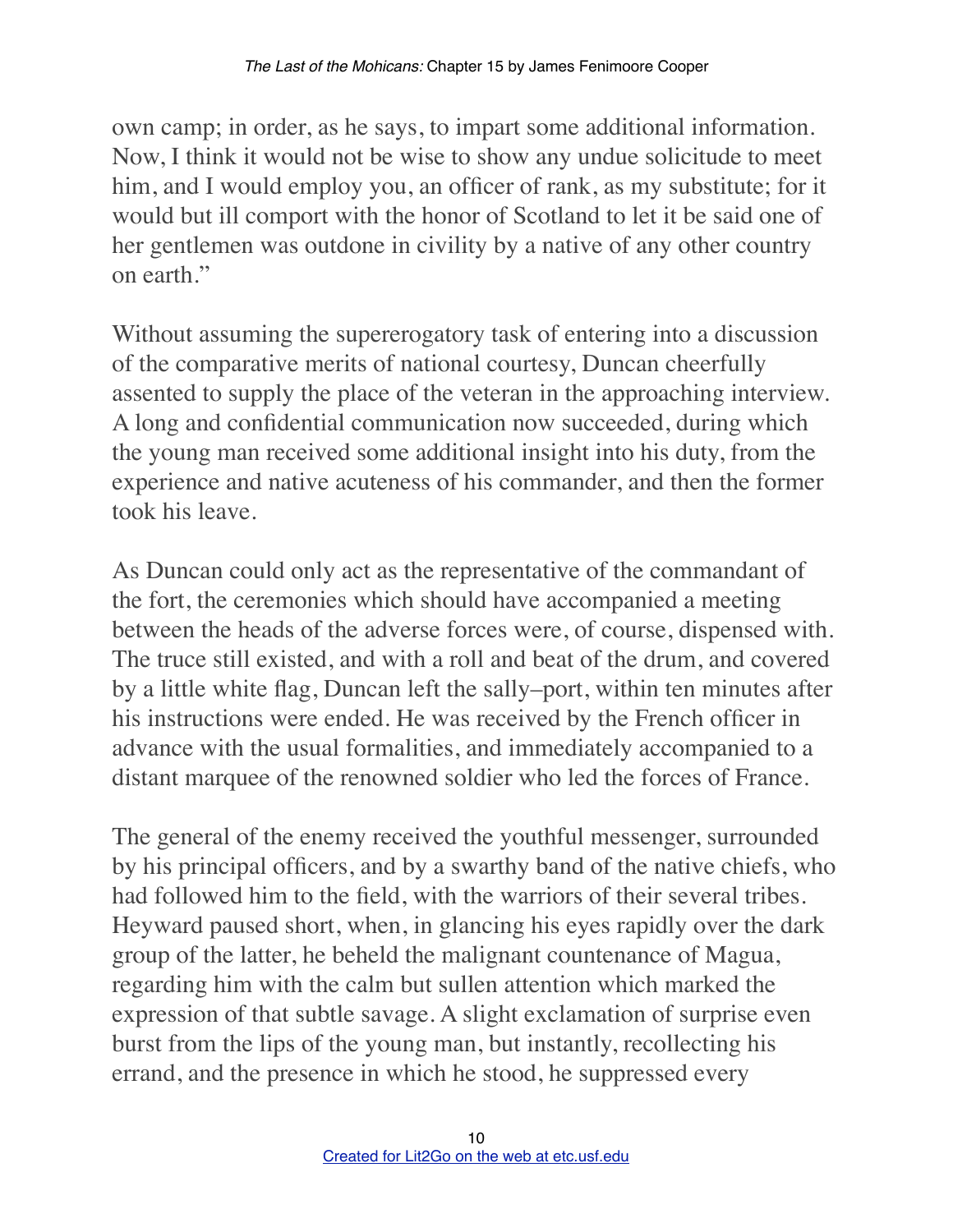appearance of emotion, and turned to the hostile leader, who had already advanced a step to receive him.

The marquis of Montcalm was, at the period of which we write, in the flower of his age, and, it may be added, in the zenith of his fortunes. But even in that enviable situation, he was affable, and distinguished as much for his attention to the forms of courtesy, as for that chivalrous courage which, only two short years afterward, induced him to throw away his life on the plains of Abraham. Duncan, in turning his eyes from the malign expression of Magua, suffered them to rest with pleasure on the smiling and polished features, and the noble military air, of the French general.

"Monsieur," said the latter, "j'ai beaucoup de plaisir a—bah!—ou est cet interprete?"

"Je crois, monsieur, qu'il ne sear pas necessaire," Heyward modestly replied; "je parle un peu francais."

"Ah! j'en suis bien aise," said Montcalm, taking Duncan familiarly by the arm, and leading him deep into the marquee, a little out of earshot; "je deteste ces fripons–la; on ne sait jamais sur quel pie on est avec eux. Eh, bien! monsieur," he continued still speaking in French; "though I should have been proud of receiving your commandant, I am very happy that he has seen proper to employ an officer so distinguished, and who, I am sure, is so amiable, as yourself."

Duncan bowed low, pleased with the compliment, in spite of a most heroic determination to suffer no artifice to allure him into forgetfulness of the interest of his prince; and Montcalm, after a pause of a moment, as if to collect his thoughts, proceeded:

"Your commandant is a brave man, and well qualified to repel my assault. Mais, monsieur, is it not time to begin to take more counsel of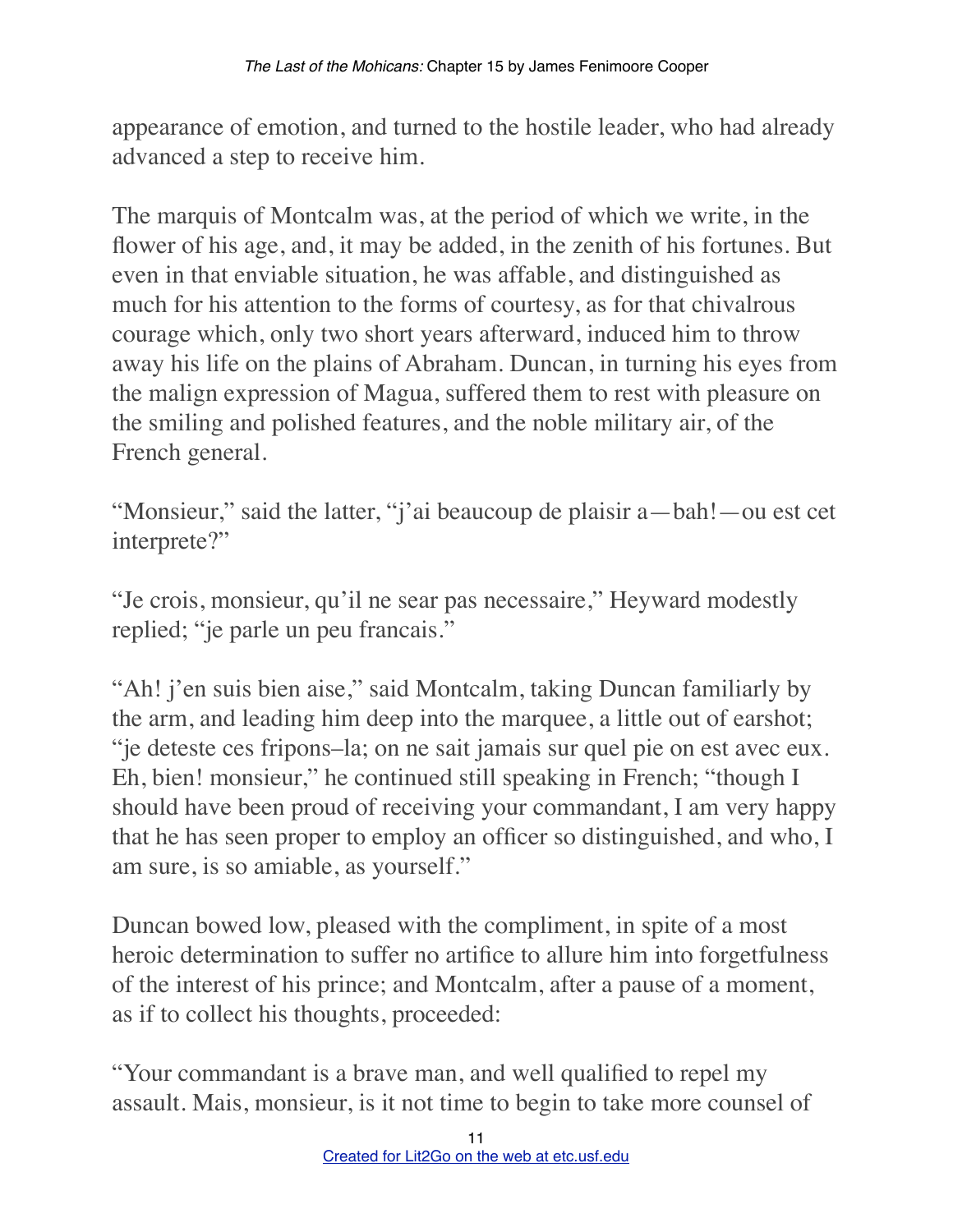humanity, and less of your courage? The one as strongly characterizes the hero as the other."

"We consider the qualities as inseparable," returned Duncan, smiling; "but while we find in the vigor of your excellency every motive to stimulate the one, we can, as yet, see no particular call for the exercise of the other."

Montcalm, in his turn, slightly bowed, but it was with the air of a man too practised to remember the language of flattery. After musing a moment, he added:

"It is possible my glasses have deceived me, and that your works resist our cannon better than I had supposed. You know our force?"

"Our accounts vary," said Duncan, carelessly; "the highest, however, has not exceeded twenty thousand men."

The Frenchman bit his lip, and fastened his eyes keenly on the other as if to read his thoughts; then, with a readiness peculiar to himself, he continued, as if assenting to the truth of an enumeration which quite doubled his army:

"It is a poor compliment to the vigilance of us soldiers, monsieur, that, do what we will, we never can conceal our numbers. If it were to be done at all, one would believe it might succeed in these woods. Though you think it too soon to listen to the calls of humanity," he added, smiling archly, "I may be permitted to believe that gallantry is not forgotten by one so young as yourself. The daughters of the commandant, I learn, have passed into the fort since it was invested?"

"It is true, monsieur; but, so far from weakening our efforts, they set us an example of courage in their own fortitude. Were nothing but resolution necessary to repel so accomplished a soldier as M. de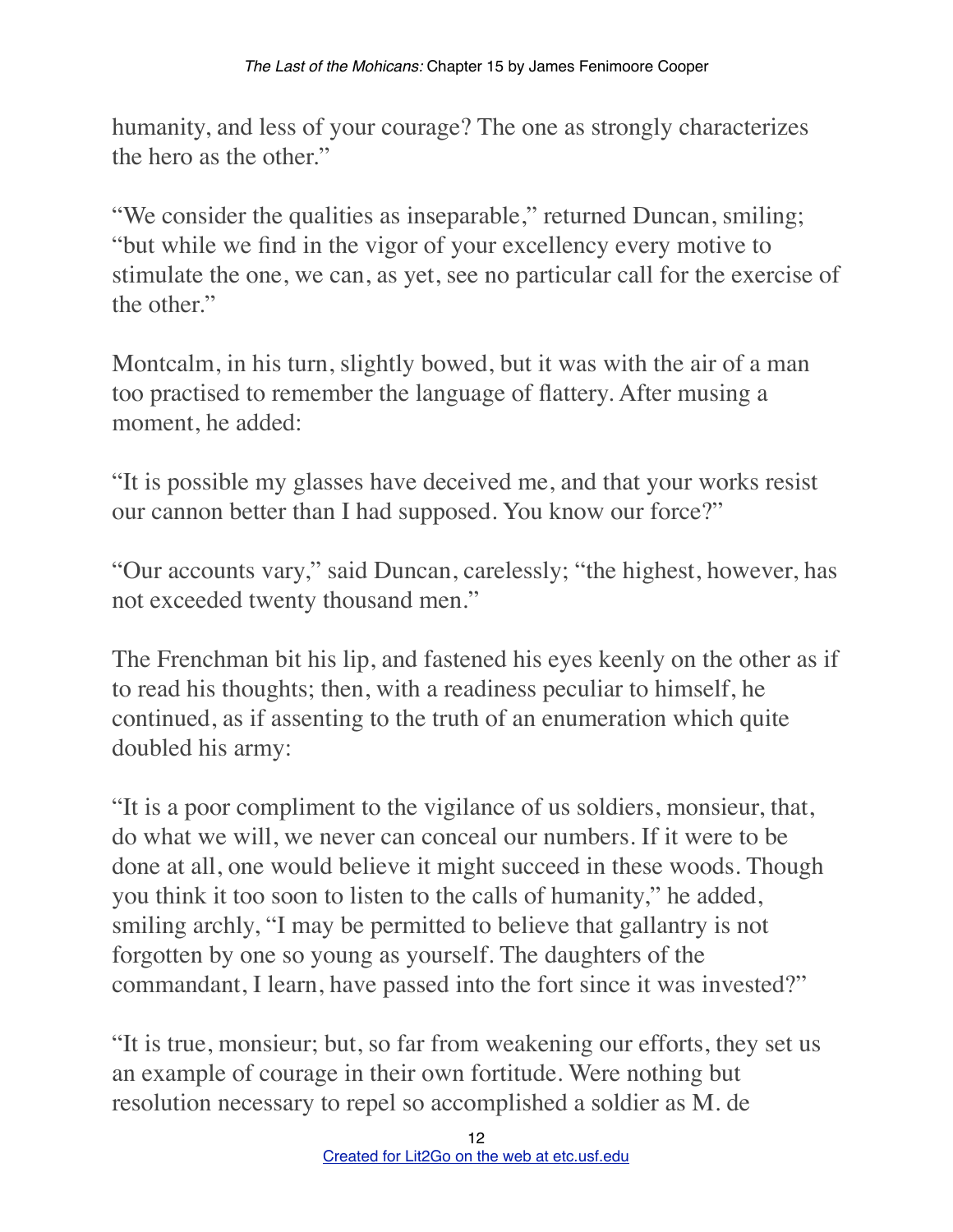Montcalm, I would gladly trust the defense of William Henry to the elder of those ladies."

"We have a wise ordinance in our Salique laws, which says, 'The crown of France shall never degrade the lance to the distaff'," said Montcalm, dryly, and with a little hauteur; but instantly adding, with his former frank and easy air: "as all the nobler qualities are hereditary, I can easily credit you; though, as I said before, courage has its limits, and humanity must not be forgotten. I trust, monsieur, you come authorized to treat for the surrender of the place?"

"Has your excellency found our defense so feeble as to believe the measure necessary?"

"I should be sorry to have the defense protracted in such a manner as to irritate my red friends there," continued Montcalm, glancing his eyes at the group of grave and attentive Indians, without attending to the other's questions; "I find it difficult, even now, to limit them to the usages of war."

Heyward was silent; for a painful recollection of the dangers he had so recently escaped came over his mind, and recalled the images of those defenseless beings who had shared in all his sufferings.

"Ces messieurs–la," said Montcalm, following up the advantage which he conceived he had gained, "are most formidable when baffled; and it is unnecessary to tell you with what difficulty they are restrained in their anger. Eh bien, monsieur! shall we speak of the terms?"

"I fear your excellency has been deceived as to the strength of William Henry, and the resources of its garrison!"

"I have not sat down before Quebec, but an earthen work, that is defended by twenty–three hundred gallant men," was the laconic reply.